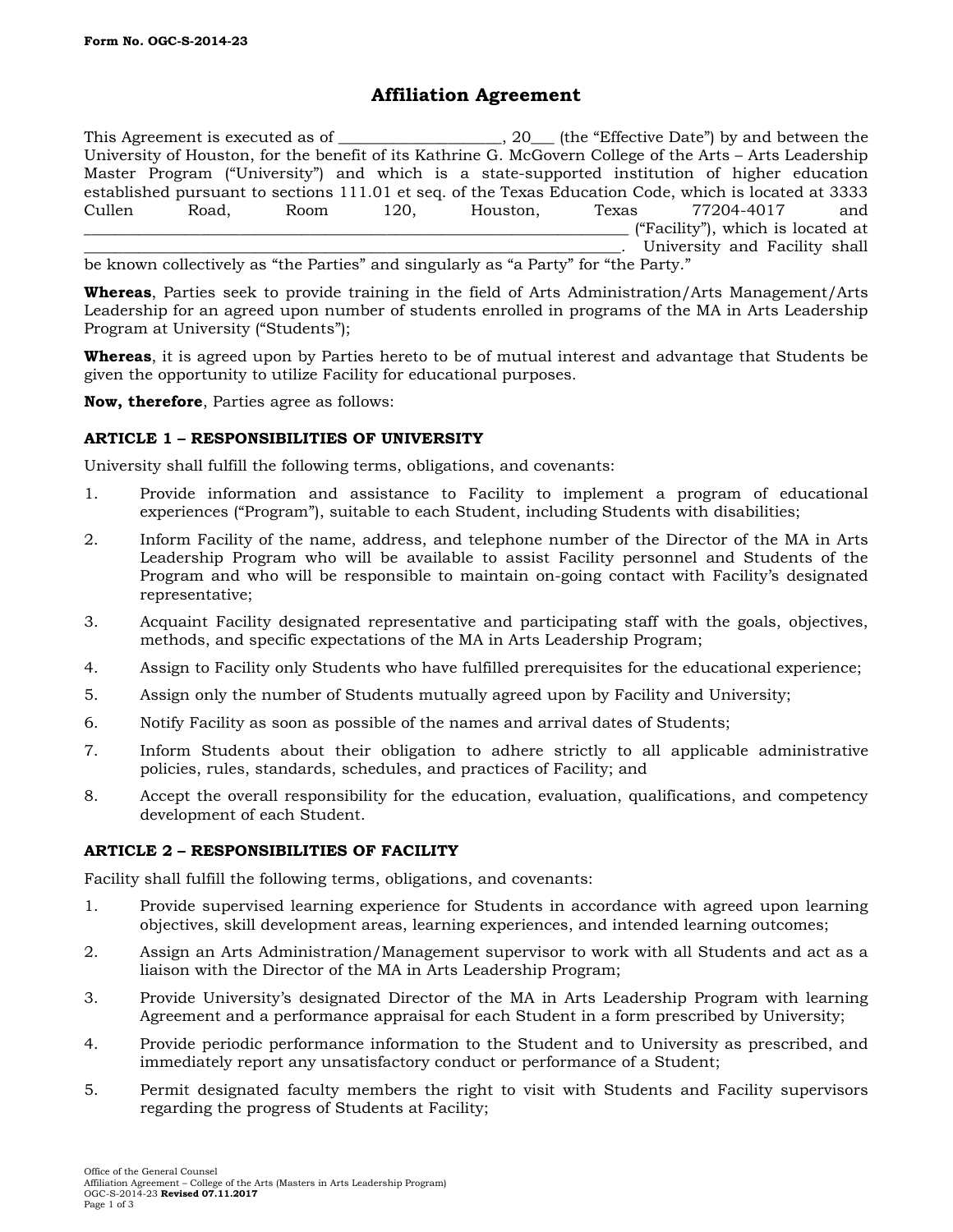- 6. Provide Students with essential conditions and materials for their work, including space, privacy, and technological supports, and reimbursement for work-related expenses;
- 7. Provide an atmosphere for learning that is supportive and free of discrimination based on race, ethnicity, religion, gender, disability, or sexual orientation; and
- 8. Provide Students with information regarding policies and procedures of Facility, and with orientation experiences to ensure that Students will be able to meet the requirements of Facility.

### **ARTICLE 3 – RESPONSIBILITIES OF PARTIES**

Parties mutually agree to fulfill the following terms, obligations, and covenants:

- 1. Under this Agreement, University, Students, and any University personnel, including faculty, shall not be considered employees, agents, borrowed servants, partners, or joint venturers of Facility;
- 2. Facility is not responsible for wages, social security taxes, medical insurance, or workers' compensation insurance for Students. In the event a Student should, independent of the Agreement, be employed by Facility, this section and Article 3 section 1 shall not apply to the employed student during the hours in which such Student is performing services as an employee of Facility;
- 3. Nothing in this Agreement is to be construed as transferring responsibility from one Party to another;
- 4. Without limitation of any provision set forth in this Agreement, Parties expressly agree to abide by all applicable federal and/or state equal employment opportunity statutes, rules, and regulations; and
- 5. Facility shall have the right to refuse to allow Students who are not judged to have requisite skills, attitudes, or previous training for proper provision of assigned tasks to participate in activities at Facility.

#### **ARTICLE 4 – TERM AND TERMINATION**

- 1. This Agreement shall remain in effect until the end of University's academic year, including summer, and shall automatically renew for additional terms consisting of University's academic year, including summer, unless sooner terminated in accordance with applicable provisions of this Agreement, for a maximum total term of five (5) years.
- 2. Any breach of the covenants stated in Article 1 of this Agreement by University shall be considered a material breach of this Agreement. In the event of a material breach, Facility shall have the right to terminate this Agreement immediately.
- 3. Notwithstanding any other provision of this Agreement, either Party shall have the right to terminate this Agreement after thirty (30) calendar days' written notice is given to the other Party. If either Party exercises this option, Parties agree to make reasonable efforts so that Students already in training at Facility will be allowed to complete their stipulated courses of study.
- 4. Facility shall further have the right to demand immediate removal of any Student from its premises, upon a determination by the administrator in charge that the Student poses a threat to the safety of Facility's patients, clients, or personnel or to the orderly business functioning of Facility.

#### **ARTICLE 5 – GENERAL PROVISIONS**

- 1. Parties agree that this Agreement will be construed by the laws of the State of Texas (exclusive of its conflict of laws), provision and venue for purposes of claims, or litigation shall be Houston, Harris County, Texas.
- 2. The terms and conditions of this Agreement may be modified upon mutual written consent of Parties at any time.